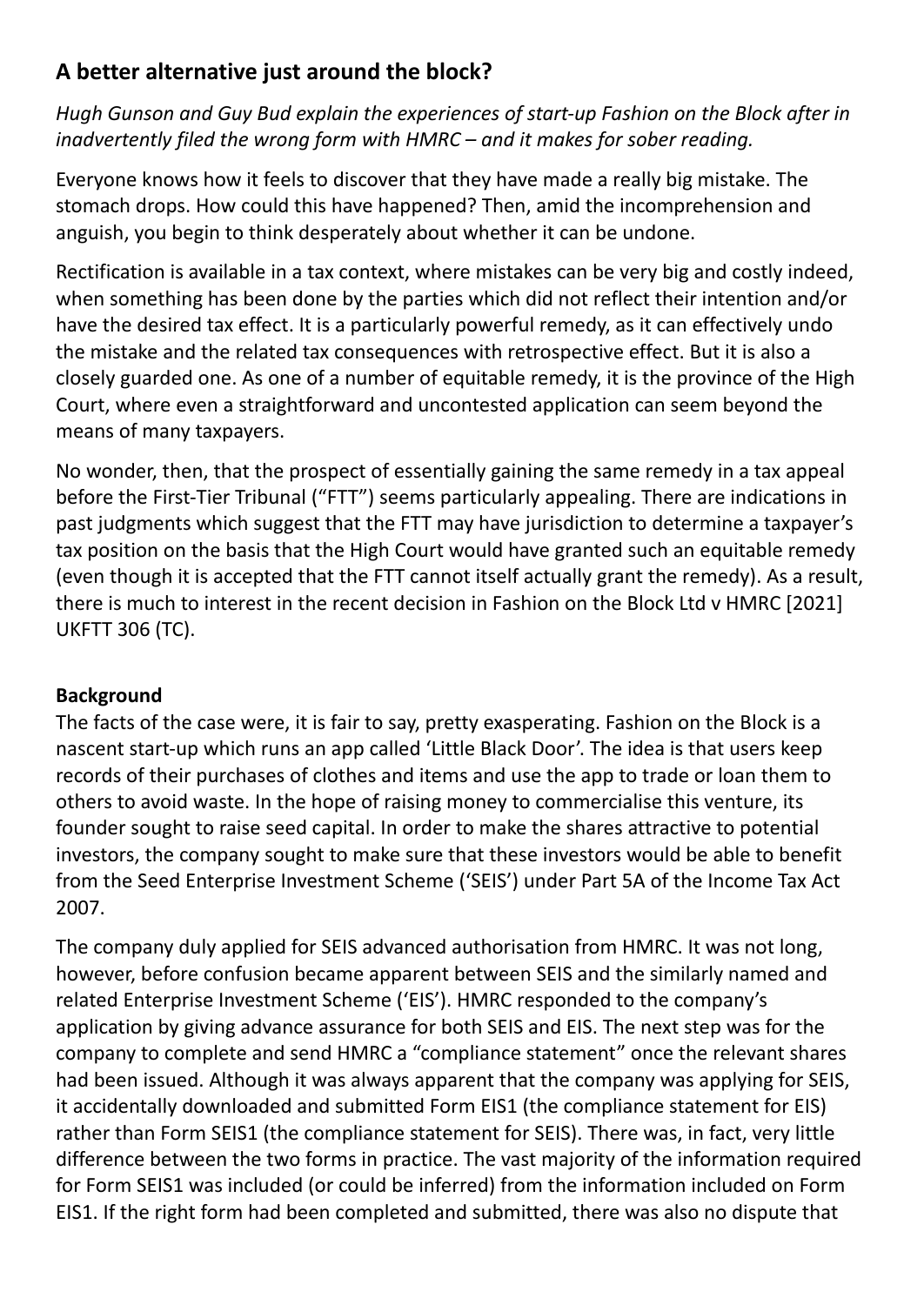the company's shares would have been eligible for SEIS. As it had received form EIS1, HMRC responded by issuing form EIS2 authorising the company to issue certificates to investors entitling them to claim EIS relief. The mistake was realised almost immediately and the key issue, therefore, was whether anything could be done to remedy it.

HMRC refused to exercise its statutory discretion in the taxpayer's favour. It insisted, in effect, that the two forms were materially different and that it was bound to conclude that SEIS was not available because Fashion on the Block was technically party to a prior EIS investment due to the submission of Form EIS1 and could no longer be a 'qualifying company' for SEIS. While this seems like a very literal interpretation of the rules, it does reflect HMRC's general approach to SEIS, EIS, and similar reliefs, where a very strict approach is typically applied to determining whether the relevant conditions are satisfied.

This raised two issues for the FTT. Could a pro forma document like Form EIS1 actually be rectified in the way the taxpayer urged and, more urgently, did the FTT have any jurisdiction to consider this anyway?

### **Lobler and 'Incidental' Rectification**

As mentioned above, the default position is that any remedy arising from an equitable doctrine can only be granted by the High Court. This is not an entirely immutable rule, however. Proudman J in the Upper Tribunal ('UT') stated in Lobler v HMRC [2015] UKUT 152 (TCC) that "although the FTT did not itself have powers to order rectification, it could determine that if rectification would be granted by a court who does have jurisdiction to grant it, Mr Lobler's tax positions would follow as if such rectification had been granted."

Lobler was, of course, an exceptional case in many ways. It concerned a taxpayer who had, unwittingly, ticked the wrong box when withdrawing funds from a life assurance policy. By operation of the part-surrender rules, he was left facing a tax bill in excess of 700% in what, the FTT openly conceded, was an "outrageously unfair result".

In order to reach the obviously desirable conclusion, Proudman J pointed to the fact that it was long-established that the FTT could take into account the availability of specific performance without any suggestion that "the appellant must go to court and actually obtain the remedy of specific performance". After all, the maxim is that equity regards as done that which ought to be done. In essence, she allowed Mr Lobler's tax position to be determined in a tax appeal before the FTT by considering whether rectification would be available on the facts.

#### **Subsequent cases**

As UT authority, Lobler was relied upon heavily in Hymanson v HMRC [2018] UKFTT 667 (TC) in the context of the equitable remedy of rescission (setting aside) on grounds of mistake. The case concerned a builder who had forfeited his fixed protection by inadvertently continuing to make small payments into a registered pension scheme. In his appeal before the FTT, among other things the taxpayer argued that the offending payments could be set aside on grounds of mistake and this fact should be used to determine his tax position. It was submitted in its statement of case that "HMRC do not consider that the FTT is an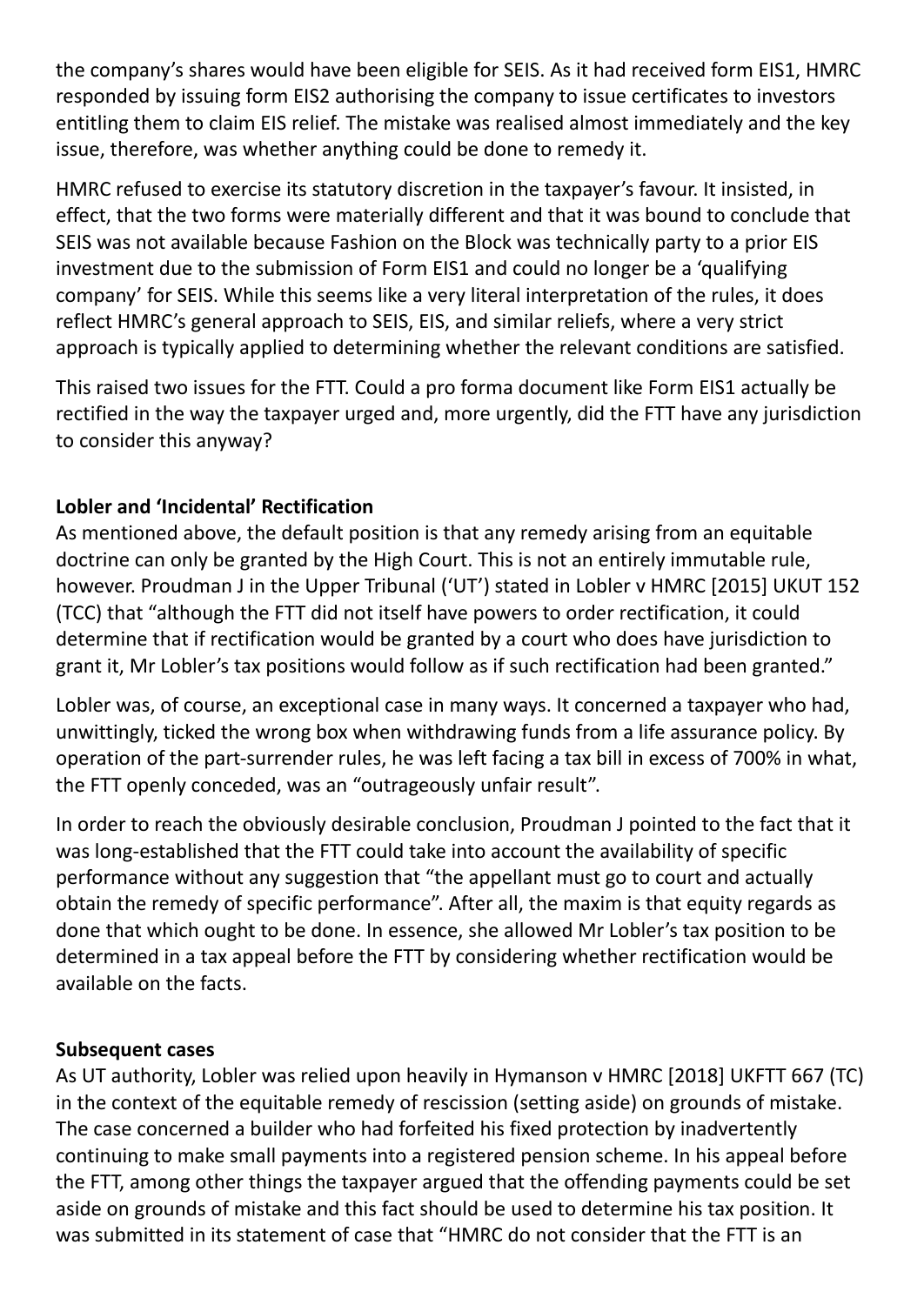appropriate forum for consideration of mistake-based arguments" and explicitly suggested that Lobler had been wrongly decided.

The FTT, nonetheless, sided with the taxpayer and determined that "Mr Hymanson would be entitled to rescission if he was to take his case to the High Court and that his tax position should therefore be determined as if the remedy had been granted." It is understood that HMRC appealed but the matter never reached the UT because the High Court did, in fact, order rescission on the basis of separate claim by the taxpayer.

HMRC continue, however, to strongly resist the idea that the FTT has any jurisdiction to hear such arguments on the applicability of equitable remedies. Tribunal Judge McNall heard submissions to this effect as part of the procedural hearing in Wesley and others v HMRC [2019] UKFTT 259 (TC) and set out his reflections on the issue: "On the face of it, the issue of jurisdiction per se is a binary 'bright line' issue. It is not a matter of discretion. I am reminded that the Tribunal, and its judiciary, are creatures of statute, and, unlike the High Court, there is no 'inherent' jurisdiction. Hence, and as a matter of positive law, this Tribunal cannot choose whether or not it has jurisdiction – it either has jurisdiction to decide a matter or it does not. Jurisdiction cannot be conferred by consent, or (for that matter) a misunderstanding or a mistake (whether unilateral or shared) as to the scope of its jurisdiction. However, this to some degree obscures the (perhaps different) question as whether the Tribunal's jurisdiction (even though flowing from statute) is protean—in the sense that it can nonetheless develop and lend itself to newly-emerging scenarios."

This raises more abstract issues around the nature of the FTT, also perhaps relevant to its much disputed public law jurisdiction, which have far-reaching implications but are yet to be resolved satisfactorily. HMRC, it would seem, have taken a clear contrary position.

### **Fashioning a remedy**

This brings us back to Fashion on the Block. On hearing arguments from the parties, neither of which was represented by Counsel, the FTT concluded that it was necessary to take a 'realistic' view of the facts when applying tax statutes under the rule in Barclays Mercantile Business Finance Ltd v Mawson [2004] UKHL 51 and, effectively, applied a 'reverse' Ramsay doctrine in the taxpayer's favour. As a result, it determined that the taxpayer had not in any realistic sense become party to a prior risk capital scheme investment simply by completing Form EIS1 and that SEIS, accordingly, remained available.

The FTT did, however, proceed to address the issue of rectification and concluded 'on the alternative basis' that it would indeed be available. In many ways, it skated over the issue of jurisdiction altogether with little more than a nod to the principles 'clearly explained' in Lobler. It concluded that it would also be possible to rectify Form EIS1 which provided 'nearly all the information required by the SEIS legislation' and that it was possible easily to identify the omissions. In reaching this conclusion, the FTT's reasoning was rather curious and there is some doubt whether it correctly applied the test for rectification.

In particular, it gave little focus to what the specific intentions of the taxpayer had been at the time (as is required for rectification), beyond a general intention to fill out Form SEIS1. Indeed, it might also be argued that the FTT skated a little too quickly over some of the